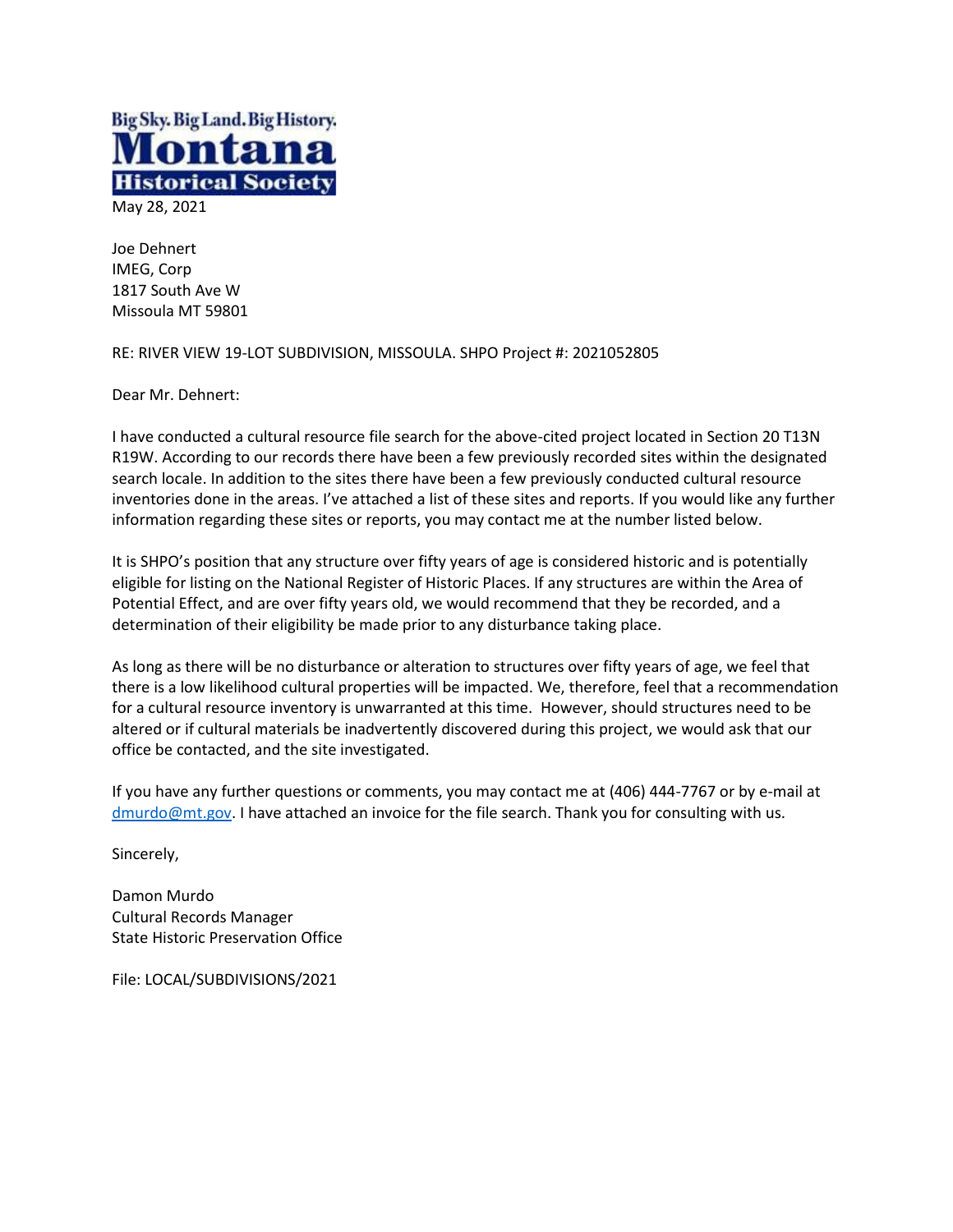

## **STATE HISTORIC PRESERVATION OFFICE Montana Cultural Resource Database**

CRABS Township,Range,Section Results

Report Date:5/28/2021

## Township:13 N Range:19 W Section: 20

| BABCOCK WILLIAM A., ET AL.           |                                                                                                                                                 |  |  |  |  |  |
|--------------------------------------|-------------------------------------------------------------------------------------------------------------------------------------------------|--|--|--|--|--|
| 8/17/1984                            | RESERVE STREET IMPROVEMENT PROJECT MISSOULA, MONTANA                                                                                            |  |  |  |  |  |
| CRABS Document Number: MO 4 6165     | Agency Document Number: M8103(4)                                                                                                                |  |  |  |  |  |
| Township:13 N Range:19 W Section: 20 |                                                                                                                                                 |  |  |  |  |  |
|                                      | MCKAY KATHRYN L.                                                                                                                                |  |  |  |  |  |
| 2/29/2000                            | CULTURAL RESOURCE INVENTORY AND EVALUATION OF THE SOUTH THIRD STREET WEST ROADWAY RECONSTRUCTION PROJECT, MISSOULA, MT                          |  |  |  |  |  |
| CRABS Document Number: MO 4 22770    | Agency Document Number: STPU8102(1)CN3581                                                                                                       |  |  |  |  |  |
| Township:13 N Range:19 W Section: 20 |                                                                                                                                                 |  |  |  |  |  |
|                                      | HAGEN DELIA, ET AL.                                                                                                                             |  |  |  |  |  |
| 1/1/2001                             | RESULTS OF A CULTURAL RESOURCES INVENTORY OF THE RUSSELL STREET EXPANSION CORRIDOR, MISSOULA COUNTY, MONTANA                                    |  |  |  |  |  |
| CRABS Document Number: MO 4 23612    | Agency Document Number: STPU8105(8)-4128                                                                                                        |  |  |  |  |  |
| Township:13 N Range:19 W Section: 20 |                                                                                                                                                 |  |  |  |  |  |
|                                      | <b>EMMONS</b><br>ANN, ET AL.                                                                                                                    |  |  |  |  |  |
| 8/1/2002                             | RESULTS OF A CULTURAL RESOURCES INVENTORY OF THE RUSSELL STREET EXPANSION CORRIDOR, MISSOULA COUNTY, MONTANA - ADDENDUM                         |  |  |  |  |  |
| CRABS Document Number: MO 4 25154    | Agency Document Number: STPU8105(8)-4128                                                                                                        |  |  |  |  |  |
| Township:13 N Range:19 W Section: 20 |                                                                                                                                                 |  |  |  |  |  |
|                                      | MATHEWS ALLAN JAMES                                                                                                                             |  |  |  |  |  |
| 1/1/2002                             | MONTANA MAINSTREETS: A GUIDE TO HISTORIC MISSOULA                                                                                               |  |  |  |  |  |
| CRABS Document Number: MO 6 25381    | Agency Document Number: MHS PRESS 6                                                                                                             |  |  |  |  |  |
| Township:13 N Range:19 W Section: 20 |                                                                                                                                                 |  |  |  |  |  |
|                                      | HAGEN DELIA L.                                                                                                                                  |  |  |  |  |  |
| 8/22/2014                            | REPORT OF A CULTURAL RESOURCES INVENTORY OF THE MONTANA DEPARTMENT OF TRANSPORTATION'S RUSSELL STREET PROJECT AREA,<br>MISSOULA COUNTY, MONTANA |  |  |  |  |  |

CRABS Document Number: MO 4 37175 Agency Document Number: STPU-CM-M8105(8)UPN4128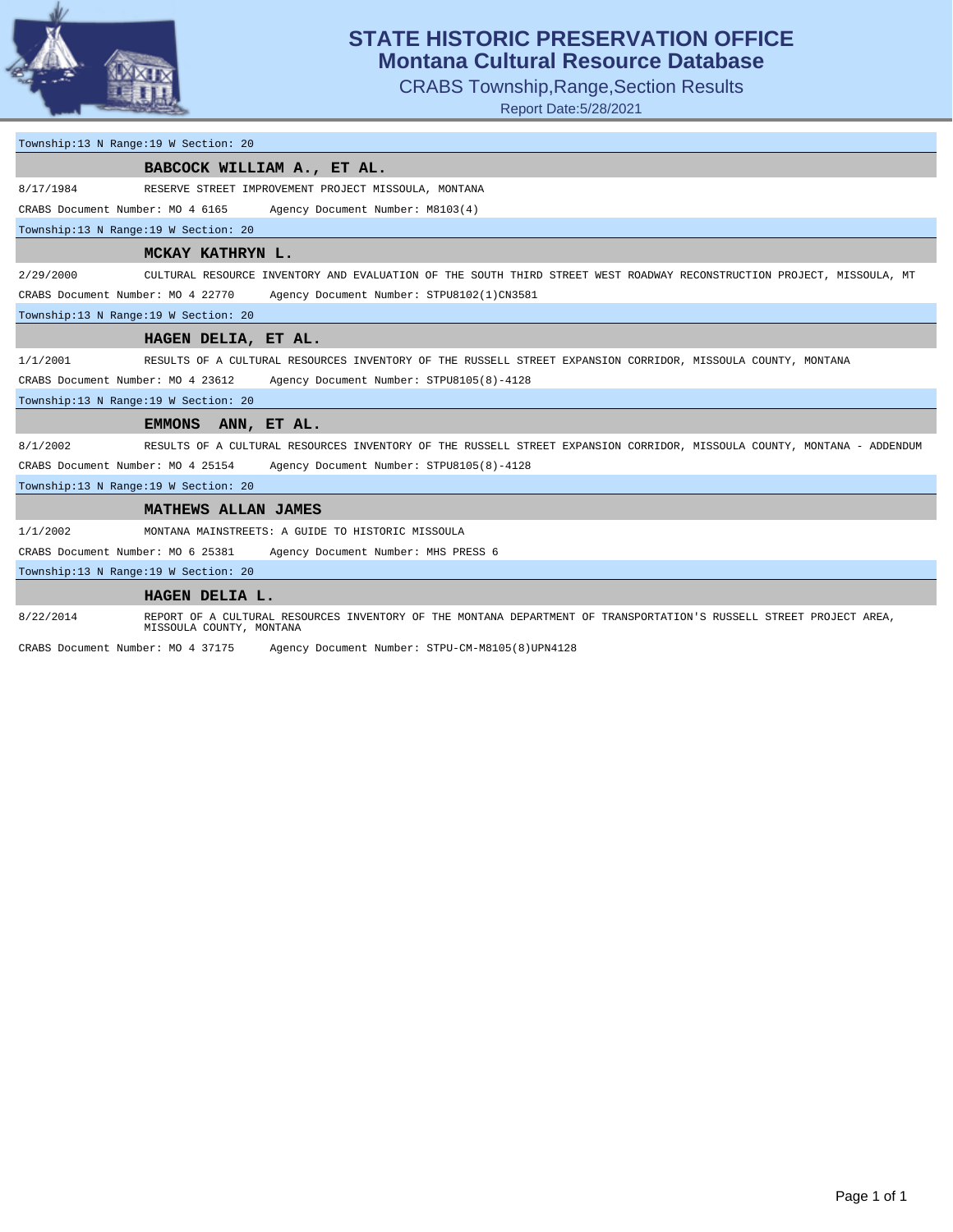

## **STATE HISTORIC PRESERVATION OFFICE Cultural Resource Information Systems**

CRIS Township, Range, Section Report Report Date:5/28/2021

| Site #<br>24MO1682 | Twp<br>13N | Rng<br>19W | Sec<br>20 | Qs<br>$\operatorname{SE}$ | Site Type 1<br>Historic Residence        | Site Type 2              | <b>Time Period</b><br>1920-1930          | Owner<br>Private       | NR Status<br>Undetermined* |
|--------------------|------------|------------|-----------|---------------------------|------------------------------------------|--------------------------|------------------------------------------|------------------------|----------------------------|
| 24MO1657           | 13N        | 19W        | 20        |                           | Historic Commercial<br>Development       |                          | 1930-1939                                | Private                | Undetermined*              |
| 24MO1664           | 13N        | 19W        | 20        |                           | Historic Commercial                      |                          | 1960-1969                                | Private                | Undetermined*              |
| 24MO1665           | 13N        | 19W        | 20        | $\rm SE$                  | Development<br>Historic Commercial       |                          | 1960-1969                                | Private                | Undetermined*              |
| 24MO0225           | 13N        | 19W        | 20        | Comb                      | Development<br>Historic Irrigation       |                          | Historic More Than                       | State Owned Ineligible |                            |
| 24MO0226           |            |            | 20        |                           | System                                   |                          | One Decade                               |                        |                            |
|                    | 13N        | 19W        |           | Comb                      | Historic District<br>Historic Irrigation |                          | Historic Period<br>Historic More Than    |                        | Combination Undetermined*  |
| 24MO0520           | 13N        | 19W        | 20        |                           | System                                   |                          | One Decade                               | State Owned Eligible   |                            |
| 24MO0545           | 13N        | 19W        | 20        | ${\tt SW}$                | Historic Irrigation<br>System            |                          | Historic More Than Private<br>One Decade |                        | Unresolved                 |
| 24MO0550           | 13N        | 19W        | 20        | NE                        | Historic Irrigation<br>System            |                          | Historic More Than<br>One Decade         | Private                | Eligible                   |
| 24MO0713           | 13N        | 19W        | 20        | Comb                      | Historic Railroad                        |                          | Historic More Than<br>One Decade         | No Data                | Eligible                   |
| 24MO0763           | 13N        | 19W        | 20        |                           | Historic Residence                       |                          | Historic More Than Private<br>One Decade |                        | Ineligible                 |
| 24MO0764           | 13N        | 19W        | 20        |                           | Historic Architecture                    |                          | Historic More Than Private<br>One Decade |                        | Ineligible                 |
| 24MO0765           | 13N        | 19W        | 20        |                           | Historic Architecture                    |                          | Historic More Than<br>One Decade         | Private                | Ineligible                 |
| 24MO0766           | 13N        | 19W        | 20        |                           | Historic Residence                       |                          | Historic More Than Private<br>One Decade |                        | Ineligible                 |
| 24MO0767           | 13N        | 19W        | 20        |                           | Historic Residence                       |                          | Historic More Than Private<br>One Decade |                        | Ineligible                 |
| 24MO0768           | 13N        | 19W        | 20        |                           | Historic Residence                       | Historic<br>Outbuildings | Historic More Than<br>One Decade         | Private                | Ineligible                 |
| 24MO0769           | 13N        | 19W        | 20        |                           | Historic Architecture                    |                          | Historic More Than Private<br>One Decade |                        | Ineligible                 |
| 24MO0770           | 13N        | 19W        | 20        |                           | Historic Residence                       |                          | Historic More Than Private<br>One Decade |                        | Ineligible                 |
| 24M00771           | 13N        | 19W        | 20        |                           | Historic Residence                       | Historic<br>Outbuildings | Historic More Than<br>One Decade         | Private                | Ineligible                 |
| 24MO0772           | 13N        | 19W        | 20        |                           | Historic Residence                       | Historic<br>Outbuildings | Historic More Than Private<br>One Decade |                        | Ineligible                 |
| 24MO0773           | 13N        | 19W        | 20        |                           | Historic Residence                       | Historic<br>Outbuildings | Historic More Than Private<br>One Decade |                        | Ineligible                 |
| 24MO0774           | 13N        | 19W        | 20        |                           | Historic Residence                       |                          | Historic More Than<br>One Decade         | Private                | Ineligible                 |
| 24MO0775           | 13N        | 19W        | 20        |                           | Historic Residence                       | Historic<br>Outbuildings | Historic More Than<br>One Decade         | Private                | Ineligible                 |
| 24MO0776           | 13N        | 19W        | 20        |                           | Historic Residence                       | Historic<br>Outbuildings | Historic More Than<br>One Decade         | Private                | Ineligible                 |
| 24MO0777           | 13N        | 19W        | 20        |                           | Historic Residence                       |                          | Historic More Than<br>One Decade         | Private                | Ineligible                 |
| 24MO0778           | 13N        | 19W        | 20        |                           | Historic Residence                       |                          | Historic More Than<br>One Decade         | Private                | Ineligible                 |
| 24MO0795           | 13N        | 19W        | 20        | SЕ                        | Historic Residence                       |                          | Historic Period                          | Private                | Ineligible                 |
| 24MO0797           | 13N        | 19W        | 20        | SE                        | Historic Residence                       |                          | Historic Period                          | Private                | Ineligible                 |
| 24MO0798           | 13N        | 19W        | 20        | SE                        | Historic Residence                       |                          | Historic Period                          | Private                | Eligible                   |
| 24MO0800           | 13N        | 19W        | 20        | SE                        | Historic Residence                       |                          | Historic Period                          | Private                | Eligible                   |
| 24M00801           | 13N        | 19W        | 20        | SE                        | Historic Residence                       |                          | Historic Period                          | Private                | Eligible                   |
| 24MO0803           | 13N        | 19W        | 20        | SE                        | Historic Residence                       |                          | Historic Period                          | Private                | Undetermined*              |
| 24MO0805           | 13N        | 19W        | 20        | Comb                      | Historic Residence                       |                          | Historic Period                          | Private                | Eligible                   |
| 24MO0806           | 13N        | 19W        | 20        | SE                        | Historic Residence                       |                          | Historic Period                          | Private                | Ineligible                 |
| 24MO0810           | 13N        | 19W        | 20        | SE                        | Historic Residence                       |                          | Historic Period                          | Private                | Ineligible                 |
| 24MO0826           | 13N        | 19W        | 20        |                           | Historic Residence                       |                          | Historic Period                          | Private                | Ineligible                 |
| 24MO0834           | 13N        | 19W        | 20        | ΝE                        | Historic Residence                       |                          | Historic More Than<br>One Decade         | Private                | Undetermined*              |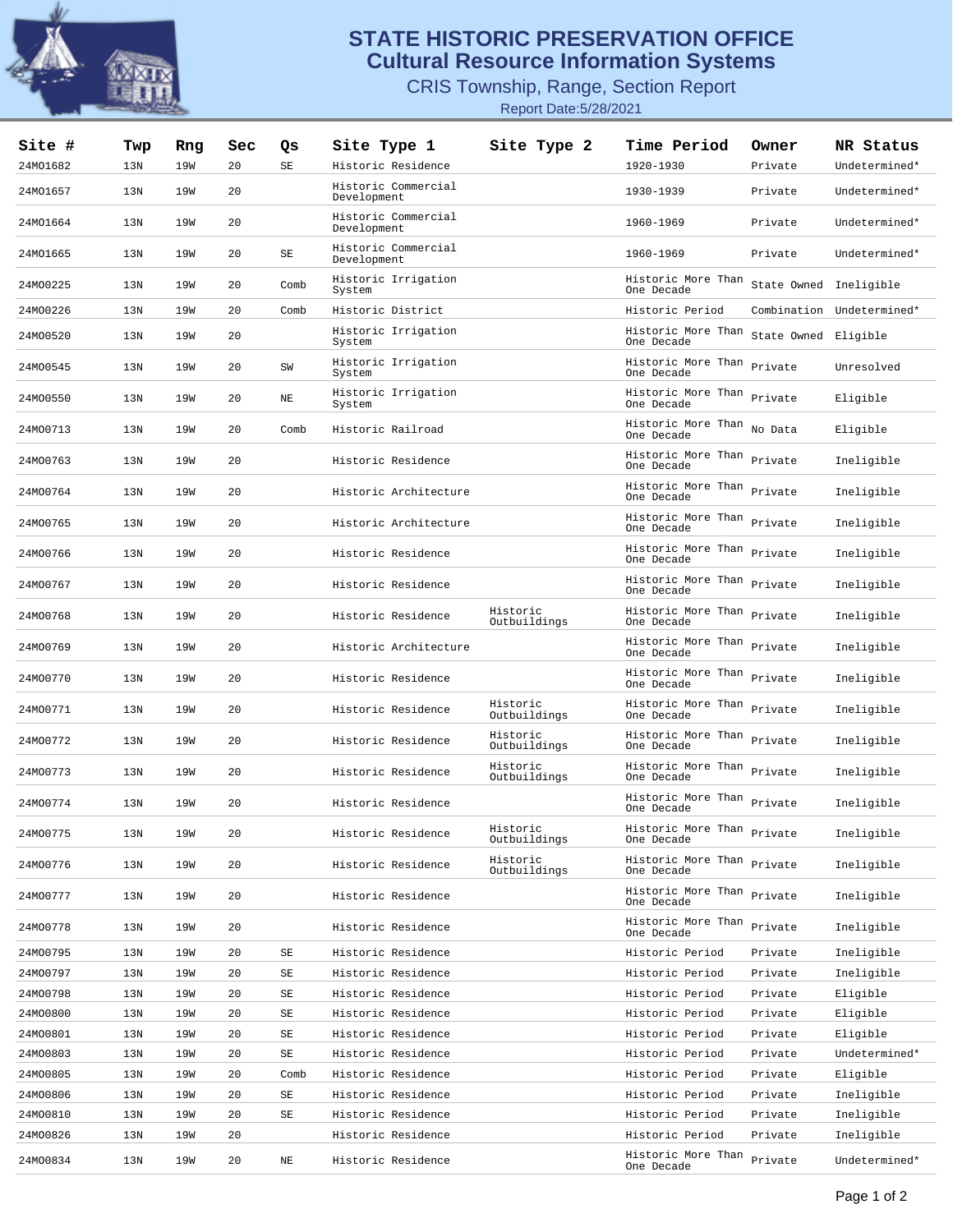

## **STATE HISTORIC PRESERVATION OFFICE Cultural Resource Information Systems**

CRIS Township, Range, Section Report

Report Date:5/28/2021

| 24MO0835 | 13N | 19W | 20  | NE  | Historic Residence                | Historic More Than<br>One Decade | Private | Ineligible    |
|----------|-----|-----|-----|-----|-----------------------------------|----------------------------------|---------|---------------|
| 24MO0836 | 13N | 19W | 20  | NE  | Historic Residence                | Historic More Than<br>One Decade | Private | Undetermined* |
| 24MO0837 | 13N | 19W | 2.0 | NF. | Historic Residence                | Historic More Than<br>One Decade | Private | Ineligible    |
| 24MO0838 | 13N | 19W | 20  | NE  | Historic Residence                | Historic More Than<br>One Decade | Private | Ineligible    |
| 24MO0839 | 13N | 19W | 20  | NE  | Historic Residence                | Historic More Than<br>One Decade | Private | Ineligible    |
| 24MO0840 | 13N | 19W | 20  | NE  | Historic Residence                | Historic More Than<br>One Decade | Private | Ineligible    |
| 24MO0841 | 13N | 19W | 20  | NF. | Historic Residence                | Historic More Than<br>One Decade | Private | Ineligible    |
| 24MO0577 | 13N | 19W | 20  | NE  | Historic Vehicular/Foot<br>Bridge | Historic Period                  | MDOT    | Ineligible    |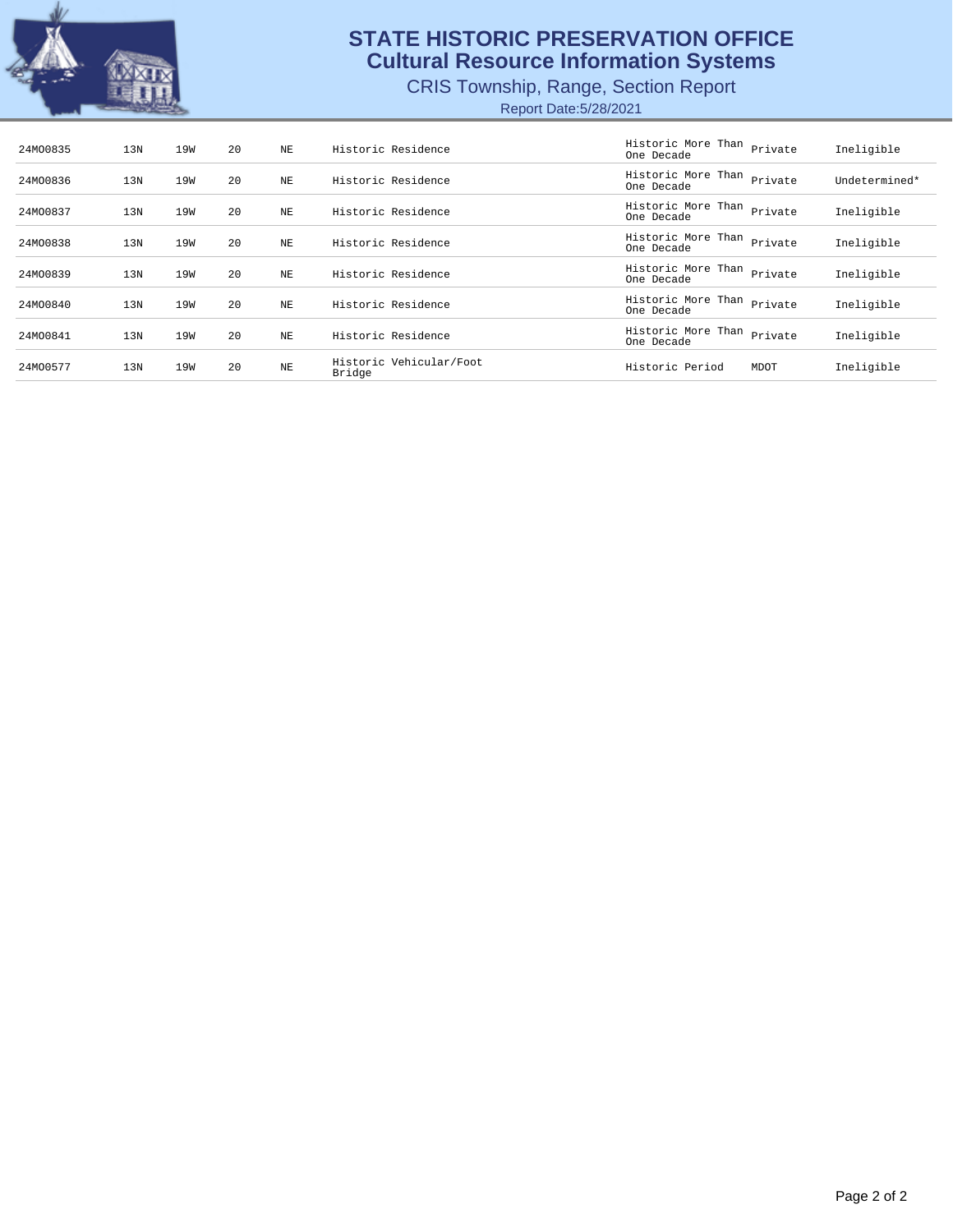Hey Damon,

Thanks for the prompt response and for clarifying the payment process. I will take care of that payment as soon as I receive the report.

Thanks for you time and consideration,

**Joe Dehnert** Civil Designer

1FG

**IMEG Corp.** | **formerly Territorial Landworks** 1817 South Ave West | Suite A | Missoula, MT 59801

(406) 532-0269 | phone (912) 212-5028 | mobile [joseph.m.dehnert@imegcorp.com](mailto:joseph.m.dehnert@imegcorp.com)

**[website](https://www.imegcorp.com/) | [vCard](https://dynasend.com/signatures/vcard/joseph.m.dehnert-at-imegcorp.com.vcf) | [map](https://www.google.com/maps/place/1817+South+Ave+W,+Missoula,+MT+59801/@46.8480356,-114.0272793,17z/data=!3m1!4b1!4m5!3m4!1s0x535dcdf29ff2db53:0x9cb98fb330b7c9bf!8m2!3d46.8480356!4d-114.0250906?hl=en) | [regional news](https://www.imegcorp.com/location/upper-mountain-state-region/)**

[Learn more](https://www.imegcorp.com/about/our-story/) about us and the IMEG story!

This email may contain confidential and/or private information. If you received this email in error please delete and notify sender.

**From:** Murdo, Damon [<dmurdo@mt.gov>](mailto:dmurdo@mt.gov) **Sent:** Friday, May 28, 2021 10:03 AM **To:** Joe M. Dehnert [<Joseph.M.Dehnert@imegcorp.com>](mailto:Joseph.M.Dehnert@imegcorp.com) **Subject:** RE: River View Subdivision SHPO Request

**CAUTION:** Email originated outside of the organization. Joe,

Yes, we will send an invoice along with our letter and the results of the file search if there are any. There will be a link on the invoice to an online payment portal, or checks are acceptable as well.

Thanks,

Damon Murdo | Cultural Records & Data Manager Montana Historical Society | State Historic Preservation Office 406-444-7767 [dmurdo@mt.gov](mailto:dmurdo@mt.gov) [www.montanahistoricalsociety.org](https://nam04.safelinks.protection.outlook.com/?url=http%3A%2F%2Fwww.montanahistoricalsociety.org%2F&data=04%7C01%7CJoseph.M.Dehnert%40imegcorp.com%7C039f20f9a2534b90fcd308d921f2020c%7C7b8f7acce1c0467a86e9678144da7881%7C1%7C0%7C637578145585725584%7CUnknown%7CTWFpbGZsb3d8eyJWIjoiMC4wLjAwMDAiLCJQIjoiV2luMzIiLCJBTiI6Ik1haWwiLCJXVCI6Mn0%3D%7C1000&sdata=zkaCdsvx43KkKdcf03fkNxRfLUK0EZT3411y2evJOfk%3D&reserved=0)

**From:** Joe M. Dehnert [<Joseph.M.Dehnert@imegcorp.com>](mailto:Joseph.M.Dehnert@imegcorp.com) **Sent:** Friday, May 28, 2021 9:57 AM **To:** Murdo, Damon < $\frac{dmurdo@mt.gov}{cm}$ **Subject:** [EXTERNAL] River View Subdivision SHPO Request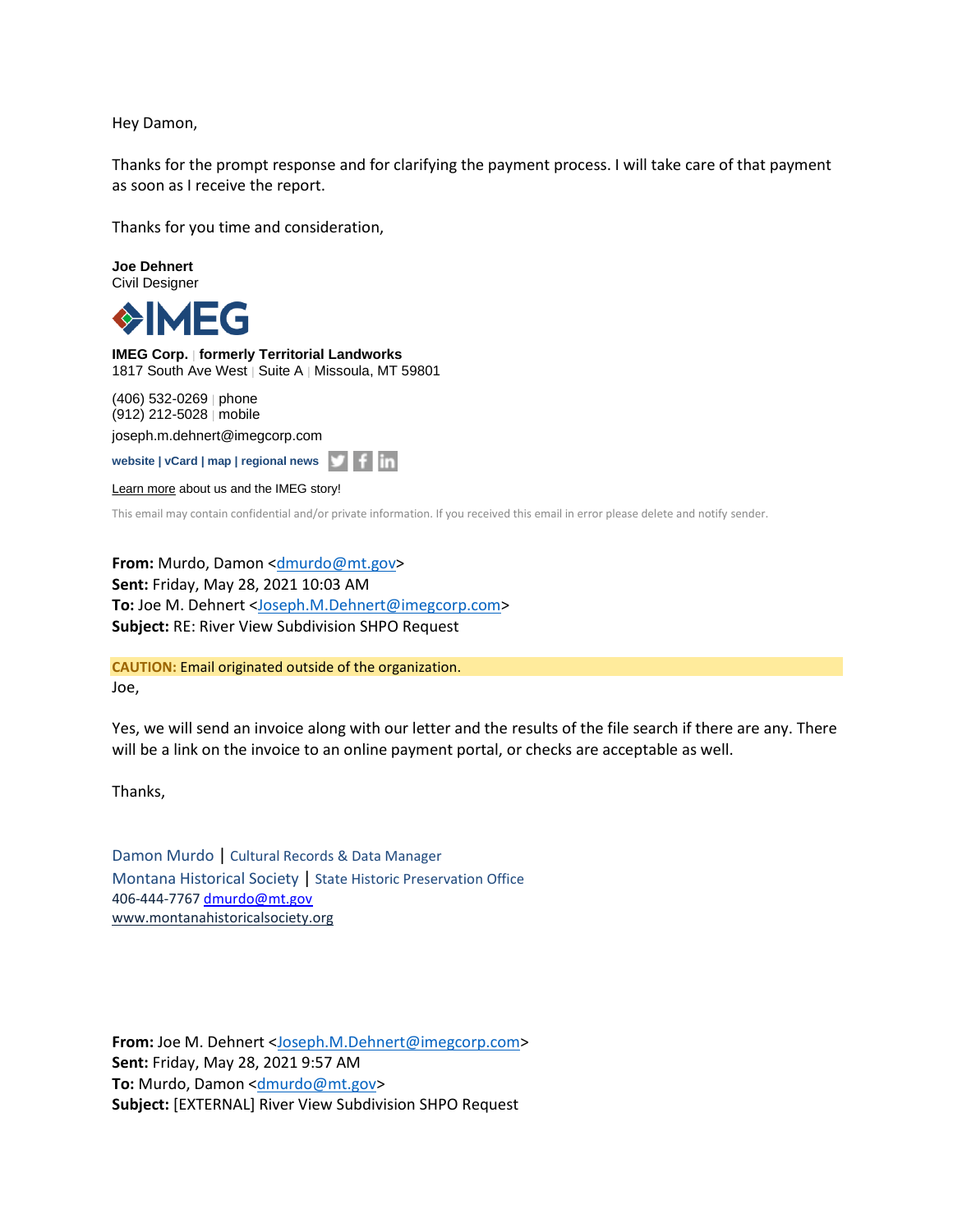Hey Damon,

My name is Joe Dehnert, and I am a new Civil Designer over at IMEG. This is my first time requesting an inquiry from your office so feel free to let me know if I've gone about it the wrong way. I assume you will be able to send me an invoice for the 25\$ surcharge, but if I am supposed to send a check or pay via another method please let me know. I've attached the SHPO File Request Form above as well as a map showing the proposed project location.

Best,

**Joe Dehnert** Civil Designer

[\[imegcorp.com\]](https://nam04.safelinks.protection.outlook.com/?url=https%3A%2F%2Furldefense.com%2Fv3%2F__https%3A%2Fwww.imegcorp.com%2F__%3B!!GaaboA!7wICeh6pW9mdXU9gkv9KBXZRWlYIO9h6r93oiDRz4PDj8Ly48OyEg37hDXuRBg%24&data=04%7C01%7CJoseph.M.Dehnert%40imegcorp.com%7C039f20f9a2534b90fcd308d921f2020c%7C7b8f7acce1c0467a86e9678144da7881%7C1%7C0%7C637578145585735538%7CUnknown%7CTWFpbGZsb3d8eyJWIjoiMC4wLjAwMDAiLCJQIjoiV2luMzIiLCJBTiI6Ik1haWwiLCJXVCI6Mn0%3D%7C1000&sdata=yznQTtqdEkXrQ4TpEv%2BcKVnePSKKN4%2FJWZLHGU7cUyE%3D&reserved=0)

**IMEG Corp.** | **formerly Territorial Landworks** 1817 South Ave West | Suite A | Missoula, MT 59801

(406) 532-0269 | phone (912) 212-5028 | mobile [joseph.m.dehnert@imegcorp.com](mailto:joseph.m.dehnert@imegcorp.com)

**website [\[imegcorp.com\]](https://nam04.safelinks.protection.outlook.com/?url=https%3A%2F%2Furldefense.com%2Fv3%2F__https%3A%2Fwww.imegcorp.com__%3B!!GaaboA!7wICeh6pW9mdXU9gkv9KBXZRWlYIO9h6r93oiDRz4PDj8Ly48OyEg35NL8W4HQ%24&data=04%7C01%7CJoseph.M.Dehnert%40imegcorp.com%7C039f20f9a2534b90fcd308d921f2020c%7C7b8f7acce1c0467a86e9678144da7881%7C1%7C0%7C637578145585735538%7CUnknown%7CTWFpbGZsb3d8eyJWIjoiMC4wLjAwMDAiLCJQIjoiV2luMzIiLCJBTiI6Ik1haWwiLCJXVCI6Mn0%3D%7C1000&sdata=NRul2%2BaKNzNvfJF63VhYgfk2CtyCydpf0PDbm9ALOH0%3D&reserved=0) | vCard [\[dynasend.com\]](https://nam04.safelinks.protection.outlook.com/?url=https%3A%2F%2Furldefense.com%2Fv3%2F__https%3A%2Fdynasend.com%2Fsignatures%2Fvcard%2Fjoseph.m.dehnert-at-imegcorp.com.vcf__%3B!!GaaboA!7wICeh6pW9mdXU9gkv9KBXZRWlYIO9h6r93oiDRz4PDj8Ly48OyEg36HtJ0kXA%24&data=04%7C01%7CJoseph.M.Dehnert%40imegcorp.com%7C039f20f9a2534b90fcd308d921f2020c%7C7b8f7acce1c0467a86e9678144da7881%7C1%7C0%7C637578145585745494%7CUnknown%7CTWFpbGZsb3d8eyJWIjoiMC4wLjAwMDAiLCJQIjoiV2luMzIiLCJBTiI6Ik1haWwiLCJXVCI6Mn0%3D%7C1000&sdata=qWiV2gqTvSha5zxI0a53V1pG%2FOxZm6S8EQm88ICrKSA%3D&reserved=0) | [map](https://nam04.safelinks.protection.outlook.com/?url=https%3A%2F%2Furldefense.com%2Fv3%2F__https%3A%2Fwww.google.com%2Fmaps%2Fplace%2F1817*South*Ave*W%2C*Missoula%2C*MT*59801%2F%4046.8480356%2C-114.0272793%2C17z%2Fdata%3D!3m1!4b1!4m5!3m4!1s0x535dcdf29ff2db53%3A0x9cb98fb330b7c9bf!8m2!3d46.8480356!4d-114.0250906%3Fhl%3Den__%3BKysrKysr!!GaaboA!7wICeh6pW9mdXU9gkv9KBXZRWlYIO9h6r93oiDRz4PDj8Ly48OyEg36EPKabVg%24&data=04%7C01%7CJoseph.M.Dehnert%40imegcorp.com%7C039f20f9a2534b90fcd308d921f2020c%7C7b8f7acce1c0467a86e9678144da7881%7C1%7C0%7C637578145585745494%7CUnknown%7CTWFpbGZsb3d8eyJWIjoiMC4wLjAwMDAiLCJQIjoiV2luMzIiLCJBTiI6Ik1haWwiLCJXVCI6Mn0%3D%7C1000&sdata=19CdDXTec5%2F3cml5XbbxHIqU6Oyf4kiAOnU2gSVX80Y%3D&reserved=0) [\[google.com\]](https://nam04.safelinks.protection.outlook.com/?url=https%3A%2F%2Furldefense.com%2Fv3%2F__https%3A%2Fwww.google.com%2Fmaps%2Fplace%2F1817*South*Ave*W%2C*Missoula%2C*MT*59801%2F%4046.8480356%2C-114.0272793%2C17z%2Fdata%3D!3m1!4b1!4m5!3m4!1s0x535dcdf29ff2db53%3A0x9cb98fb330b7c9bf!8m2!3d46.8480356!4d-114.0250906%3Fhl%3Den__%3BKysrKysr!!GaaboA!7wICeh6pW9mdXU9gkv9KBXZRWlYIO9h6r93oiDRz4PDj8Ly48OyEg36EPKabVg%24&data=04%7C01%7CJoseph.M.Dehnert%40imegcorp.com%7C039f20f9a2534b90fcd308d921f2020c%7C7b8f7acce1c0467a86e9678144da7881%7C1%7C0%7C637578145585745494%7CUnknown%7CTWFpbGZsb3d8eyJWIjoiMC4wLjAwMDAiLCJQIjoiV2luMzIiLCJBTiI6Ik1haWwiLCJXVCI6Mn0%3D%7C1000&sdata=19CdDXTec5%2F3cml5XbbxHIqU6Oyf4kiAOnU2gSVX80Y%3D&reserved=0) | regional news [\[imegcorp.com\]](https://nam04.safelinks.protection.outlook.com/?url=https%3A%2F%2Furldefense.com%2Fv3%2F__https%3A%2Fwww.imegcorp.com%2Flocation%2Fupper-mountain-state-region%2F__%3B!!GaaboA!7wICeh6pW9mdXU9gkv9KBXZRWlYIO9h6r93oiDRz4PDj8Ly48OyEg35OZLn0lQ%24&data=04%7C01%7CJoseph.M.Dehnert%40imegcorp.com%7C039f20f9a2534b90fcd308d921f2020c%7C7b8f7acce1c0467a86e9678144da7881%7C1%7C0%7C637578145585755451%7CUnknown%7CTWFpbGZsb3d8eyJWIjoiMC4wLjAwMDAiLCJQIjoiV2luMzIiLCJBTiI6Ik1haWwiLCJXVCI6Mn0%3D%7C1000&sdata=mBoQ2y0x2OPIGbE8fujqGlZ9IFlvsNVi1jADralgX%2FY%3D&reserved=0)**

Learn more [\[imegcorp.com\]](https://nam04.safelinks.protection.outlook.com/?url=https%3A%2F%2Furldefense.com%2Fv3%2F__https%3A%2Fwww.imegcorp.com%2Fabout%2Four-story%2F__%3B!!GaaboA!7wICeh6pW9mdXU9gkv9KBXZRWlYIO9h6r93oiDRz4PDj8Ly48OyEg349M_WnaA%24&data=04%7C01%7CJoseph.M.Dehnert%40imegcorp.com%7C039f20f9a2534b90fcd308d921f2020c%7C7b8f7acce1c0467a86e9678144da7881%7C1%7C0%7C637578145585765410%7CUnknown%7CTWFpbGZsb3d8eyJWIjoiMC4wLjAwMDAiLCJQIjoiV2luMzIiLCJBTiI6Ik1haWwiLCJXVCI6Mn0%3D%7C1000&sdata=I0Em%2BTe8seUM4Y09nLjtK1Gcp38TONY2ax6%2BlebXxC4%3D&reserved=0) about us and the IMEG story!

[\[twitter.com\]](https://nam04.safelinks.protection.outlook.com/?url=https%3A%2F%2Furldefense.com%2Fv3%2F__http%3A%2Ftwitter.com%2FIMEGcorp__%3B!!GaaboA!7wICeh6pW9mdXU9gkv9KBXZRWlYIO9h6r93oiDRz4PDj8Ly48OyEg35rbVSKIg%24&data=04%7C01%7CJoseph.M.Dehnert%40imegcorp.com%7C039f20f9a2534b90fcd308d921f2020c%7C7b8f7acce1c0467a86e9678144da7881%7C1%7C0%7C637578145585755451%7CUnknown%7CTWFpbGZsb3d8eyJWIjoiMC4wLjAwMDAiLCJQIjoiV2luMzIiLCJBTiI6Ik1haWwiLCJXVCI6Mn0%3D%7C1000&sdata=btYixBBR27BdgMfA01B1YwYPFay1nYmlCDNxkakCAms%3D&reserved=0) [\[facebook.com\]](https://nam04.safelinks.protection.outlook.com/?url=https%3A%2F%2Furldefense.com%2Fv3%2F__https%3A%2Fwww.facebook.com%2FIMEGcorp%2F__%3B!!GaaboA!7wICeh6pW9mdXU9gkv9KBXZRWlYIO9h6r93oiDRz4PDj8Ly48OyEg35KjJfOQQ%24&data=04%7C01%7CJoseph.M.Dehnert%40imegcorp.com%7C039f20f9a2534b90fcd308d921f2020c%7C7b8f7acce1c0467a86e9678144da7881%7C1%7C0%7C637578145585765410%7CUnknown%7CTWFpbGZsb3d8eyJWIjoiMC4wLjAwMDAiLCJQIjoiV2luMzIiLCJBTiI6Ik1haWwiLCJXVCI6Mn0%3D%7C1000&sdata=RboHwsVPKgqPMVKNz8xrXyF2u6y%2FYEk4FdnsoyE50H0%3D&reserved=0) [\[linkedin.com\]](https://nam04.safelinks.protection.outlook.com/?url=https%3A%2F%2Furldefense.com%2Fv3%2F__https%3A%2Fwww.linkedin.com%2Fcompany%2Fimeg-corp__%3B!!GaaboA!7wICeh6pW9mdXU9gkv9KBXZRWlYIO9h6r93oiDRz4PDj8Ly48OyEg354uMiYeA%24&data=04%7C01%7CJoseph.M.Dehnert%40imegcorp.com%7C039f20f9a2534b90fcd308d921f2020c%7C7b8f7acce1c0467a86e9678144da7881%7C1%7C0%7C637578145585765410%7CUnknown%7CTWFpbGZsb3d8eyJWIjoiMC4wLjAwMDAiLCJQIjoiV2luMzIiLCJBTiI6Ik1haWwiLCJXVCI6Mn0%3D%7C1000&sdata=xXTrKvT43l%2FvbyG2S6caufk2dJHn%2BfNzBUo1RvR7n9I%3D&reserved=0)